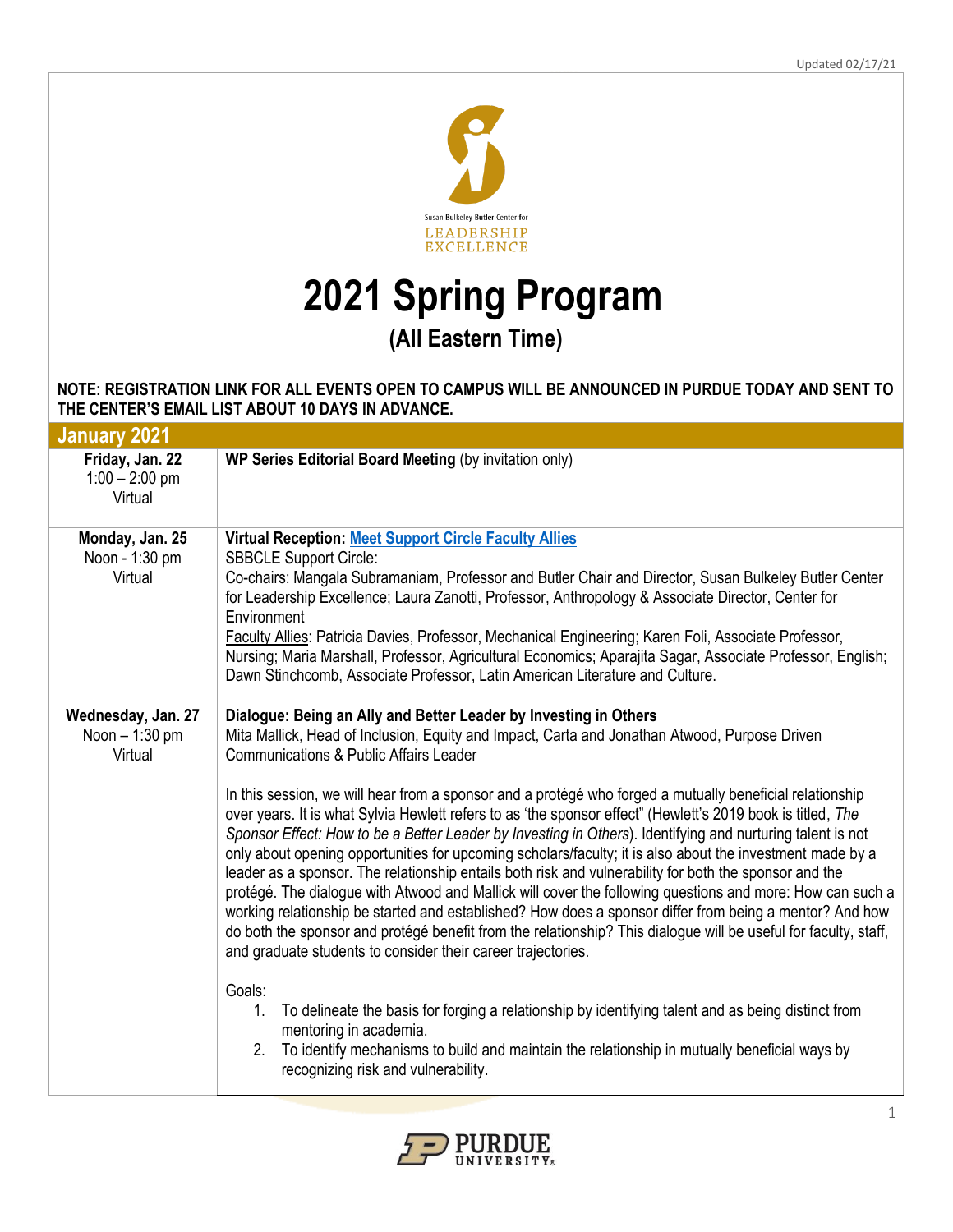| <b>February 2021</b>                       |                                                                                                                                                                                                                                                                                                                                                                                                                                                                                                                                                                                                                                                                                                                                                                                                                                                                 |
|--------------------------------------------|-----------------------------------------------------------------------------------------------------------------------------------------------------------------------------------------------------------------------------------------------------------------------------------------------------------------------------------------------------------------------------------------------------------------------------------------------------------------------------------------------------------------------------------------------------------------------------------------------------------------------------------------------------------------------------------------------------------------------------------------------------------------------------------------------------------------------------------------------------------------|
| Tuesday, Feb. 2<br>11 am - noon<br>Virtual | Meeting of Coaching and Resource Network - Members and Mentees & SBBCLE Support Circle<br>Faculty Allies with Jay Akridge, Provost and Chief Diversity Officer (by invitation only)                                                                                                                                                                                                                                                                                                                                                                                                                                                                                                                                                                                                                                                                             |
|                                            | The Butler Center in partnership with ADVANCE Purdue continues the Coaching and Resource Network<br>(CRN) for assistant and associate professors. The CRN members actively meet with the assistants and<br>associate professors to coach, mentor, and support them. Responding to the two crises that all of higher<br>education is facing, the Susan Bulkeley Butler Center for Leadership Excellence established the Support<br>Circle (SC) in August 2020 to promote a culture of care on campus and in an effort to cultivate a space<br>where faculty can share and discuss about their well-being. Such a support mechanism is much needed for<br>faculty particularly in the wake of the pandemic and the strain and pressure being felt by all, especially<br>faculty of color. The Support Circle initiative is currently a one-year pilot initiative. |
|                                            | This meeting provides an opportunity for CRN members and mentees as well as Support Circle Faculty<br>Allies to share their experiences and ask questions/add comments.                                                                                                                                                                                                                                                                                                                                                                                                                                                                                                                                                                                                                                                                                         |
| Tuesday, Feb. 9                            | <b>Workshop: How Can You Engage in Courageous Dialogues?</b>                                                                                                                                                                                                                                                                                                                                                                                                                                                                                                                                                                                                                                                                                                                                                                                                    |
| 11:30 am $-$ 1:30 pm                       | Limited to 60 participants                                                                                                                                                                                                                                                                                                                                                                                                                                                                                                                                                                                                                                                                                                                                                                                                                                      |
| Virtual                                    | This workshop is a precursor to the upcoming Courageous Conversations sessions in February and March.                                                                                                                                                                                                                                                                                                                                                                                                                                                                                                                                                                                                                                                                                                                                                           |
|                                            | The Courageous Dialogue workshop will provide a framework for which to engage in meaningful and                                                                                                                                                                                                                                                                                                                                                                                                                                                                                                                                                                                                                                                                                                                                                                 |
|                                            | impactful conversations around the issues of values alignment, racial inequality, and creating stronger                                                                                                                                                                                                                                                                                                                                                                                                                                                                                                                                                                                                                                                                                                                                                         |
|                                            | communities. As people continue to manage life in the pandemic; react and respond to civil unrest; and                                                                                                                                                                                                                                                                                                                                                                                                                                                                                                                                                                                                                                                                                                                                                          |
|                                            | work through the dynamics of a national election this fall; we feel this topic will be helpful to organizations                                                                                                                                                                                                                                                                                                                                                                                                                                                                                                                                                                                                                                                                                                                                                 |
|                                            | as they prepare to engage students in what could be very challenging conversations.                                                                                                                                                                                                                                                                                                                                                                                                                                                                                                                                                                                                                                                                                                                                                                             |
|                                            | The workshop will be grounded in this definition of leadership: Leadership involves living in a state of<br>possibility, making a commitment to a vision, developing relationships to move the vision into action, and<br>sustaining a high level of integrity. Effective leadership takes place in the context of a community and<br>results in a more equitable society.                                                                                                                                                                                                                                                                                                                                                                                                                                                                                      |
|                                            | The workshop is designed for participants to learn how to engage in these conversations and create spaces<br>for courageous conversations within their workspaces and communities.                                                                                                                                                                                                                                                                                                                                                                                                                                                                                                                                                                                                                                                                              |
|                                            | The Learning Outcomes for the Courageous Dialogue programs are:<br>1. Participants will learn a process of engaging in open, authentic, and respectful conversations with others.<br>2. Participants will understand how to take responsibility for the dialogue and engage in the entire process.<br>3. Participants will learn techniques to practice expressing their values and in turn, will be open to the<br>possibility of those being changed because of interactions with members of their community.                                                                                                                                                                                                                                                                                                                                                 |
|                                            | <b>Workshop conducted by: LeaderShape</b><br>Dr. Cara Meixner, Executive Director for Center for Faculty Innovation, James Madison University &<br>Dr. Becca Berkey, Director, Community-Engaged Teaching & Research, Office of City and Community<br>Engagement, Northeastern University                                                                                                                                                                                                                                                                                                                                                                                                                                                                                                                                                                       |



Updated 02/17/21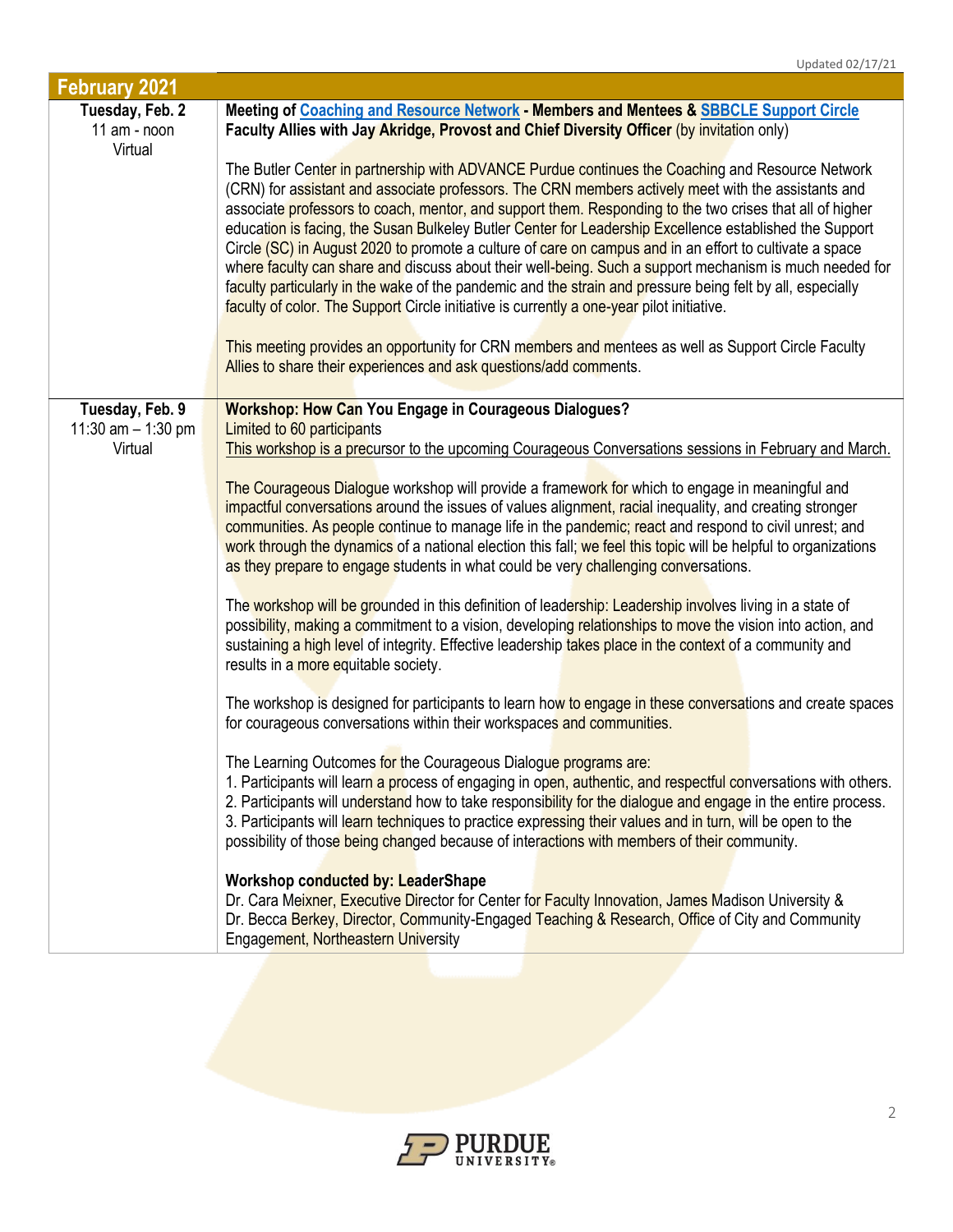| Tuesday, Feb. 16<br>Noon - 1:30 pm<br>Virtual | <b>Courageous Conversations</b><br>Organized by Susan Bulkeley Butler Center for Leadership Excellence and Purdue Policy Research<br>Institute, Discovery Park<br>Co-sponsored by College of Agriculture, College of Education, The Graduate School, Purdue<br><b>Polytechnic Institute, Purdue ADVANCE-Center for Faculty Success</b><br>Topic 1 (in two parts): Social Justice in Higher Education<br>Part 1: Led by Susan Bulkeley Butler Center for Leadership Excellence<br>Social justice is about fair and just relations between an individual and society as measured by the<br>distribution of wealth and social privileges. While the concept of social justice has been an integral part of<br>scholarly work, it has become increasingly prominent in the more recent protests for racial justice. Yet it is a<br>topic that many on this campus as well as other schools have found hard to converse about. This<br>discussion session is intended as an opportunity for everyone on campus to engage in courageous<br>conversations involving gaining some knowledge and broadening our perspective on the topic as well as<br>establishing trust to explore a deeper potential for moving forward. Some questions for the speakers and all<br>attendees to consider: What is most pressing about social justice? How is social justice affecting you and/or<br>others around you? What will the future be like if nothing changes? What do you see as your responsibility<br>in this issue? What is the one thing we cannot fail to do, about this issue, to make things better for us?<br>Speakers (all Purdue University) Megha Anwer, Clinical Assistant Professor & Director of Diversity<br>Inclusion & Equity, Honors College; Levon Esters, Professor, Department of Agricultural Sciences<br>Education and Communication; Meara Habashi, Clinical Associate Professor and Director, Brock-Wilson<br>Center for Women in Management; Krannert School of Management; Donna Riley, Kamyar Haghighi Head<br>of the School of Engineering Education; Alberto Rodriguez, Mary Endres Chair in Elementary Education &<br>Professor, Cross-Cultural Science Education; Audrey Ruple, Assistant Professor, One Health Epidemiology<br>and Chair, Senate Equity and Diversity Committee; Greg Shaver, Professor, Mechanical Engineering |
|-----------------------------------------------|-------------------------------------------------------------------------------------------------------------------------------------------------------------------------------------------------------------------------------------------------------------------------------------------------------------------------------------------------------------------------------------------------------------------------------------------------------------------------------------------------------------------------------------------------------------------------------------------------------------------------------------------------------------------------------------------------------------------------------------------------------------------------------------------------------------------------------------------------------------------------------------------------------------------------------------------------------------------------------------------------------------------------------------------------------------------------------------------------------------------------------------------------------------------------------------------------------------------------------------------------------------------------------------------------------------------------------------------------------------------------------------------------------------------------------------------------------------------------------------------------------------------------------------------------------------------------------------------------------------------------------------------------------------------------------------------------------------------------------------------------------------------------------------------------------------------------------------------------------------------------------------------------------------------------------------------------------------------------------------------------------------------------------------------------------------------------------------------------------------------------------------------------------------------------------------------------------------------------------------------------------------------------------------------------------------------------------------------------------|
| Tuesday, Feb. 23<br>Noon - 1:30 pm<br>Virtual | <b>Courageous Conversations</b><br>Organized by Susan Bulkeley Butler Center for Leadership Excellence and Purdue Policy Research<br><b>Institute, Discovery Park</b><br>Co-sponsored by College of Agriculture, College of Education, The Graduate School, Purdue<br>Polytechnic Institute, Purdue ADVANCE-Center for Faculty Success<br><b>Topic 1: Social Justice in Higher Education</b><br>Part 2: Led by Purdue Policy Research Institute, Discovery Park<br>Improving the human condition requires change informed by sound science and meaningful engagement<br>with key stakeholders. Effective, sustainable societal change comes about by identifying and defining an<br>issue, engaging stakeholders, surveying the current policy landscape, identifying knowledge gaps to fill or<br>connect, and developing policy encouraging improvement. Following a robust, courageous conversation, in<br>Part 1. Part 2 aims to structure the approach for next steps, moving discussion to action, discovery to<br>impact. Decision-makers, researchers, and stakeholders will address questions such as: What are the<br>emergent issues? How do different sectors of society value addressing these topics? How have current<br>policies or lack of policy affected these issues? This working session will aim to connect the key issues that<br>manifest in Part 1, and identify what data is needed to inform change. We will engage in action-oriented<br>discussion. This will result in a summary report and follow on activities towards progress to address social<br>justice issues in higher education (e.g. identifying funding agencies and particular grant opportunities,<br>identifying team members, etc.). A literature review and policy analysis will be included in the discussion<br>summary to assist in illuminating a path forward. PPRI will take the lead in the preparation of the summary<br>report and analysis in collaboration with the Butler Center.<br><b>Speakers: TBA</b>                                                                                                                                                                                                                                                                                                                                 |

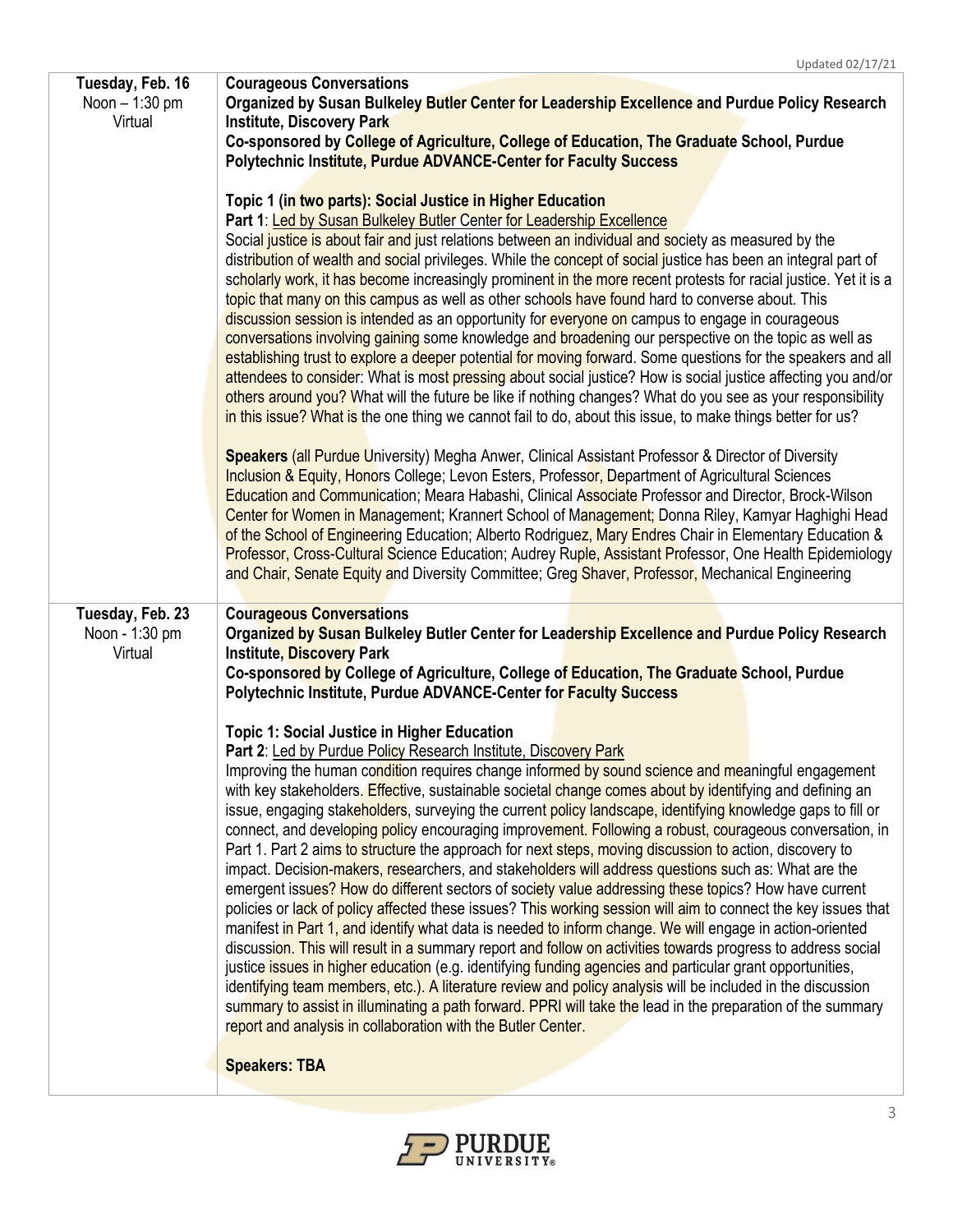| <b>March 2021</b>               |                                                                                                                                                                                                                                                                                                                                                                                                                                                                                                                                                                                                                                                                                                                                                                                                                                                         |
|---------------------------------|---------------------------------------------------------------------------------------------------------------------------------------------------------------------------------------------------------------------------------------------------------------------------------------------------------------------------------------------------------------------------------------------------------------------------------------------------------------------------------------------------------------------------------------------------------------------------------------------------------------------------------------------------------------------------------------------------------------------------------------------------------------------------------------------------------------------------------------------------------|
| Thursday & Friday<br>Mar. 4 & 5 | <b>Expand Your Sphere of Influence by Becoming a Full Professor</b><br>3rd Annual Conference for Associate Professors                                                                                                                                                                                                                                                                                                                                                                                                                                                                                                                                                                                                                                                                                                                                   |
| March 4                         | 12:00 pm: Welcome<br>Mangala Subramaniam, Professor and Butler Chair and Director, Susan Bulkeley Butler Center for<br>Leadership Excellence, Purdue University                                                                                                                                                                                                                                                                                                                                                                                                                                                                                                                                                                                                                                                                                         |
|                                 | Opening Remarks & Introduction of Keynote Speaker<br>Jay Akridge, Provost and Chief Diversity Officer, Purdue University                                                                                                                                                                                                                                                                                                                                                                                                                                                                                                                                                                                                                                                                                                                                |
|                                 | $12:30 - 2:00$ pm<br><b>Keynote Speaker: Ana Mari Cauce, President, University of Washington</b><br><b>Title: TBA</b>                                                                                                                                                                                                                                                                                                                                                                                                                                                                                                                                                                                                                                                                                                                                   |
|                                 | 2:30 - 4:30 pm: Panel Session: Conversation About Being Promoted to Full Professor                                                                                                                                                                                                                                                                                                                                                                                                                                                                                                                                                                                                                                                                                                                                                                      |
|                                 | Lead with Questions (all Purdue University): Jennifer Bay, Associate Professor, English; Ximena Bernal,<br>Associate Professor, Biological Sciences; Sandra Sydnor, Associate Professor, School of Hospitality and<br>Tourism Management.                                                                                                                                                                                                                                                                                                                                                                                                                                                                                                                                                                                                               |
|                                 | Panelists (all Purdue University): Dulcy Abraham, Professor, School of Civil Engineering; Stacey<br>Connaughton, Professor, Brian Lamb School of Communication; Mark French, Professor, School of<br>Engineering Technology; Eckhard Groll, Professor & Head, Mechanical Engineering; Linda Mason, Dean,<br>Graduate School and Professor, Entomology; Haley F. Oliver, Professor, Food Science; Melissa Remis,<br>Professor & Head, Anthropology; Preeti Sivasankar, Professor and Head, Speech, Language, and Hearing<br>Sciences; Alan Zillich, Professor & Head, Pharmacy Practice.                                                                                                                                                                                                                                                                 |
|                                 | This panel session is based on the feedback from last year's conference attendees (Purdue only). The main<br>goals of this session are to gain insights into the promotion process from both, those who have experience<br>with being promoted recently and not so recently, as well as those who are/have been involved in the<br>review process. This session therefore includes: (a) recently promoted fulls, (b) advanced fulls, (c) heads<br>and maybe a dean. The 2-hour panel session will comprise two parts. In the first part, three Purdue<br>associate professors from across colleges will pose a few main questions to the panelists. In the second<br>part, the session will be open to Q&A/comments from all attendees. Please note that the conference is<br>open to faculty members from outside Purdue for the first time this year. |
|                                 | 4:30 - 5:30 pm: Virtual Networking                                                                                                                                                                                                                                                                                                                                                                                                                                                                                                                                                                                                                                                                                                                                                                                                                      |
|                                 | 5:30 pm: Closing Remarks<br>Chris Sahley, Professor and Associate Head of Biological Sciences & Director, ADVANCE-Purdue Center<br>for Faculty Success                                                                                                                                                                                                                                                                                                                                                                                                                                                                                                                                                                                                                                                                                                  |
| March 5                         | 8:30 am: Welcome<br>Mangala Subramaniam, Professor and Butler Chair and Director, Susan Bulkeley Butler Center for<br>Leadership Excellence, Purdue University                                                                                                                                                                                                                                                                                                                                                                                                                                                                                                                                                                                                                                                                                          |

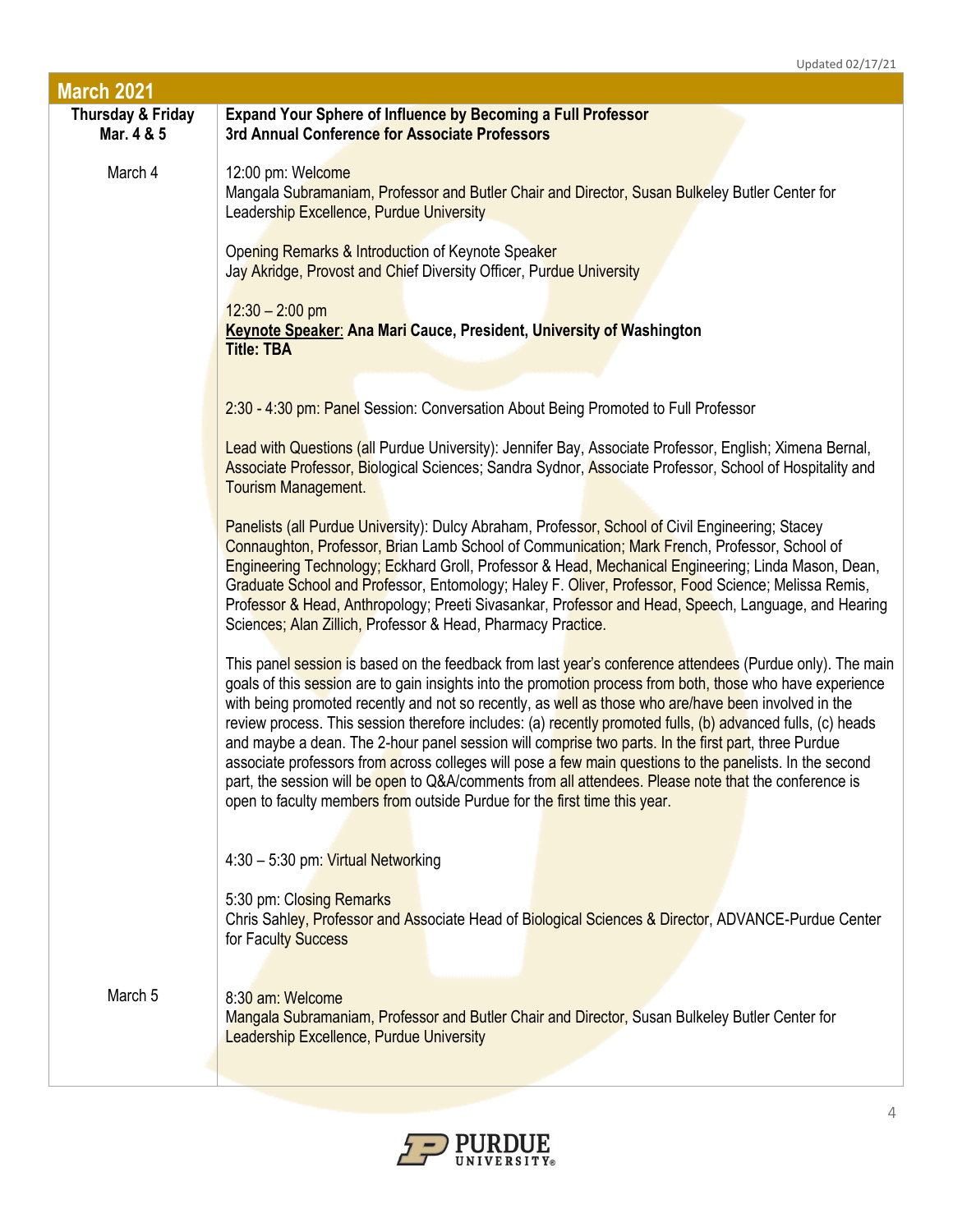|                                                   | 9:00 am -12:00 pm<br>Workshop: NCFDD Workshop: Building Publishing Pipeline, Concrete Strategies for Increasing Your<br>Writing Productivity (recording will not be available)                                                                                                                                                                                                                                                                                                                                                                                                                                                                                                                                                                                                                                                                                                                                                |
|---------------------------------------------------|-------------------------------------------------------------------------------------------------------------------------------------------------------------------------------------------------------------------------------------------------------------------------------------------------------------------------------------------------------------------------------------------------------------------------------------------------------------------------------------------------------------------------------------------------------------------------------------------------------------------------------------------------------------------------------------------------------------------------------------------------------------------------------------------------------------------------------------------------------------------------------------------------------------------------------|
|                                                   | Workshop conducted by: Dr. Erin Furtak, Professor of STEM Education and Associate Dean, School of<br>Education, University of Colorado at Boulder                                                                                                                                                                                                                                                                                                                                                                                                                                                                                                                                                                                                                                                                                                                                                                             |
|                                                   | The aim of the session is to help participants identify the challenges of working on multiple works at once<br>(e.g., book manuscript, conference paper, research article, grant proposal). Dr. Furtak argues that there are<br>many more categories and subcategories to be added to our project pipeline and presents an alternative<br>concrete strategy for managing multiple projects: a multi-stage visual tracking system. Workshop<br>participants are encouraged to start their own tracking system during the workshop and use it to determine<br>where they need to focus their efforts. By recognizing the individual steps that take an idea from draft to<br>finished manuscript, the facilitator helps participants to map their writing projects onto a visualized timeline.                                                                                                                                  |
|                                                   | 12:00 pm - Closing remarks<br>Mangala Subramaniam, Professor and Butler Chair and Director, Susan Bulkeley Butler Center for<br><b>Leadership Excellence, Purdue University</b>                                                                                                                                                                                                                                                                                                                                                                                                                                                                                                                                                                                                                                                                                                                                               |
| Tuesday, Mar. 9<br>$3:30 - 5:00$ pm<br>Virtual    | <b>Violet Haas Awards and Leadership in Action Awards Reception</b><br><b>Virtual Reception (Open to All)</b>                                                                                                                                                                                                                                                                                                                                                                                                                                                                                                                                                                                                                                                                                                                                                                                                                 |
| Wednesday, Mar. 17<br>$3:30 - 5:00$ pm<br>Virtual | Distinguished Women Scholars Awards Reception 2020 & 2021<br>Virtual Reception (Open to All)                                                                                                                                                                                                                                                                                                                                                                                                                                                                                                                                                                                                                                                                                                                                                                                                                                  |
| Wednesday, Mar. 31<br>Noon - 1:30 pm<br>Virtual   | <b>Courageous Conversations</b><br>Organized by Susan Bulkeley Butler Center for Leadership Excellence and Purdue Policy Research<br><b>Institute, Discovery Park</b><br>Co-sponsored by College of Agriculture, College of Education, The Graduate School, College of<br>Health and Human Sciences, Purdue Polytechnic Institute, Purdue ADVANCE-Center for Faculty<br><b>Success</b>                                                                                                                                                                                                                                                                                                                                                                                                                                                                                                                                        |
|                                                   | Topic 2 (in two parts): Future of Work and Well-Being<br>Part 1: Led by Susan Bulkeley Butler Center for Leadership Excellence<br>The two pandemics - COVID-19 and racial injustices - have exacerbated stress and anxieties related to<br>work and well-being and the balance we are all striving to seek. This discussion session will involve gaining<br>some knowledge and broadening our perspective on the topic as well as consider establishing trust to<br>explore a deeper potential for moving forward. Some questions for the speakers and all attendees to<br>consider: what is most pressing about well-being? How is work and the balance of life and work affecting<br>you and/or others around you? What will the future be like if nothing changes? What do you see as your<br>responsibility in this issue? What is the one thing we cannot fail to do, about this issue, to make things<br>better for us? |
|                                                   | Speakers (all Purdue University) Bedrich Benes, Professor, Computer Graphics Technology; Ayse Ciftci,<br>Professor, Educational Studies; Alex Francis, Associate Professor, Speech, Language and Hearing<br>Sciences and Chair, Senate Faculty Affairs Committee; Karen Foli, Associate Professor, Nursing; Jennifer<br>Freeman Marshall, Associate Professor, Women's Gender and Sexuality Studies; Shelley MacDermid<br>Wadsworth, Distinguished Professor, Human Development and Family Studies                                                                                                                                                                                                                                                                                                                                                                                                                            |

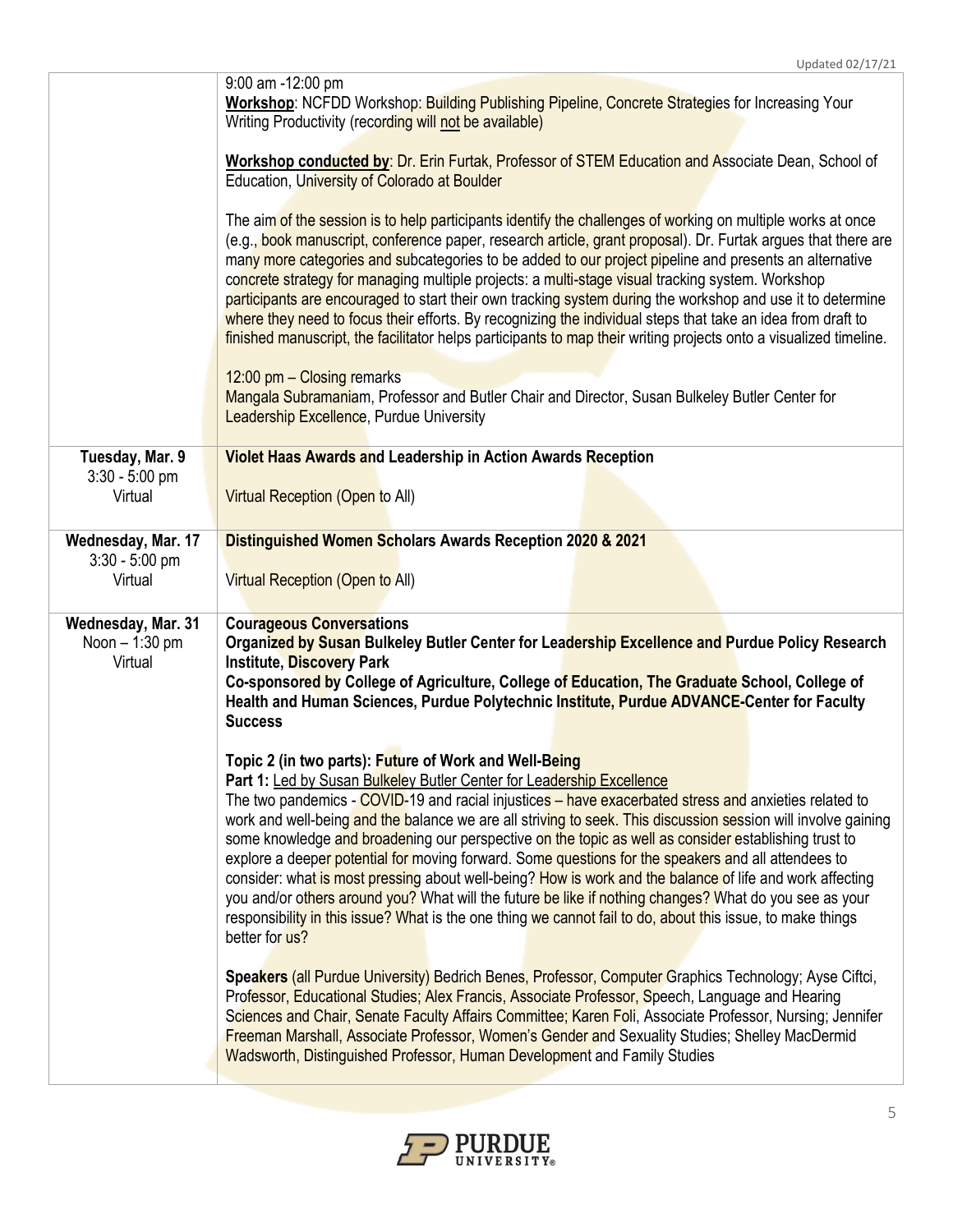| Monday, Apr. 5<br>Talk Organized by C4E and Co-sponsored by SBBCLE.<br>1:30 pm $-$ 3:00 pm<br>Diana Wall, Professor of Biology and Director, School of Global Environmental Sustainability,<br><b>Colorado State University</b><br>Virtual<br>Details will be available in early spring.<br>Wednesday, Apr. 7<br><b>Courageous Conversations</b><br>Noon - 1:30 pm<br>Organized by Susan Bulkeley Butler Center for Leadership Excellence and Purdue Policy Research<br>Virtual<br><b>Institute, Discovery Park</b><br>Co-sponsored by College of Agriculture, College of Education, The Graduate School, College of<br>Health and Human Sciences, Purdue Polytechnic Institute, Purdue ADVANCE-Center for Faculty<br><b>Success</b><br><b>Topic 2: Future of Work and Well-Being</b><br>Part 2: Led by Purdue Policy Research Institute, Discovery Park<br>Improving the human condition requires change informed by sound science and meaningful engagement<br>with key stakeholders. Effective, sustainable societal change comes about by identifying and defining an<br>issue, engaging stakeholders, surveying the current policy landscape, identifying knowledge gaps to fill or<br>connect, and developing policy encouraging improvement. Following a robust, courageous conversation, in<br>Part 1. Part 2 aims to structure the approach for next steps, moving discussion to action, discovery to<br>impact. Decision-makers, researchers, and stakeholders will address questions such as: What are the<br>emergent issues? How do different sectors of society value addressing these topics? How have current<br>policies or lack of policy affected these issues? This working session will aim to connect the key issues that<br>manifest in Part 1, and identify what data is needed to inform change. We will engage in action-oriented<br>discussion. This will result in a summary report, and follow on activities towards progress to address future<br>of work and well-being (e.g. identifying funding agencies and particular grant opportunities, identifying team<br>members, etc.). A literature review and policy analysis will be included in the discussion summary to assist<br>in illuminating a path forward. PPRI will take the lead in the preparation of the summary report and analysis<br>in collaboration with the Butler Center.<br><b>Speakers: TBA</b><br>Thursday, Apr. 15<br>Perspectives on Leadership from a Panel of Deans<br>This panel discussion is structured as a conversation and will focus on leadership trajectories and the<br>Noon $-1:30$ pm<br>challenges and opportunities of being in a leadership position, both generally and in the current context.<br>Virtual<br>Speakers: Nancy Marchand-Martella, Suzi and Dale Gallagher Dean of Education, Purdue University; Linda<br>Mason, Dean, Graduate School, Purdue University; Maureen A. McCarthy, Dean, College of Sciences and<br>Humanities & Professor of Psychological Science, Ball State University; Beth McNeil, Dean, Libraries,<br>Purdue University; Karen Plaut, Dean, College of Agriculture, Purdue University; Marion Underwood, Dean,<br>College of Health and Human Sciences, Purdue University; Brooke Kandel-Cisco, Dean, College of<br>Education, Butler University; Paaige Turner, Dean, College of Communication, Information, and Media, Ball<br>State University. | <b>April 2020</b> |  |
|---------------------------------------------------------------------------------------------------------------------------------------------------------------------------------------------------------------------------------------------------------------------------------------------------------------------------------------------------------------------------------------------------------------------------------------------------------------------------------------------------------------------------------------------------------------------------------------------------------------------------------------------------------------------------------------------------------------------------------------------------------------------------------------------------------------------------------------------------------------------------------------------------------------------------------------------------------------------------------------------------------------------------------------------------------------------------------------------------------------------------------------------------------------------------------------------------------------------------------------------------------------------------------------------------------------------------------------------------------------------------------------------------------------------------------------------------------------------------------------------------------------------------------------------------------------------------------------------------------------------------------------------------------------------------------------------------------------------------------------------------------------------------------------------------------------------------------------------------------------------------------------------------------------------------------------------------------------------------------------------------------------------------------------------------------------------------------------------------------------------------------------------------------------------------------------------------------------------------------------------------------------------------------------------------------------------------------------------------------------------------------------------------------------------------------------------------------------------------------------------------------------------------------------------------------------------------------------------------------------------------------------------------------------------------------------------------------------------------------------------------------------------------------------------------------------------------------------------------------------------------------------------------------------------------------------------------------------------------------------------------------------------------------------------------------------------------------------------------------------------------------------------------------------------------------------------------------------------------------------------------------------------------------------------------------------------------------------------------------------------------------------------------------------|-------------------|--|
|                                                                                                                                                                                                                                                                                                                                                                                                                                                                                                                                                                                                                                                                                                                                                                                                                                                                                                                                                                                                                                                                                                                                                                                                                                                                                                                                                                                                                                                                                                                                                                                                                                                                                                                                                                                                                                                                                                                                                                                                                                                                                                                                                                                                                                                                                                                                                                                                                                                                                                                                                                                                                                                                                                                                                                                                                                                                                                                                                                                                                                                                                                                                                                                                                                                                                                                                                                                                               |                   |  |
|                                                                                                                                                                                                                                                                                                                                                                                                                                                                                                                                                                                                                                                                                                                                                                                                                                                                                                                                                                                                                                                                                                                                                                                                                                                                                                                                                                                                                                                                                                                                                                                                                                                                                                                                                                                                                                                                                                                                                                                                                                                                                                                                                                                                                                                                                                                                                                                                                                                                                                                                                                                                                                                                                                                                                                                                                                                                                                                                                                                                                                                                                                                                                                                                                                                                                                                                                                                                               |                   |  |
|                                                                                                                                                                                                                                                                                                                                                                                                                                                                                                                                                                                                                                                                                                                                                                                                                                                                                                                                                                                                                                                                                                                                                                                                                                                                                                                                                                                                                                                                                                                                                                                                                                                                                                                                                                                                                                                                                                                                                                                                                                                                                                                                                                                                                                                                                                                                                                                                                                                                                                                                                                                                                                                                                                                                                                                                                                                                                                                                                                                                                                                                                                                                                                                                                                                                                                                                                                                                               |                   |  |
|                                                                                                                                                                                                                                                                                                                                                                                                                                                                                                                                                                                                                                                                                                                                                                                                                                                                                                                                                                                                                                                                                                                                                                                                                                                                                                                                                                                                                                                                                                                                                                                                                                                                                                                                                                                                                                                                                                                                                                                                                                                                                                                                                                                                                                                                                                                                                                                                                                                                                                                                                                                                                                                                                                                                                                                                                                                                                                                                                                                                                                                                                                                                                                                                                                                                                                                                                                                                               |                   |  |
|                                                                                                                                                                                                                                                                                                                                                                                                                                                                                                                                                                                                                                                                                                                                                                                                                                                                                                                                                                                                                                                                                                                                                                                                                                                                                                                                                                                                                                                                                                                                                                                                                                                                                                                                                                                                                                                                                                                                                                                                                                                                                                                                                                                                                                                                                                                                                                                                                                                                                                                                                                                                                                                                                                                                                                                                                                                                                                                                                                                                                                                                                                                                                                                                                                                                                                                                                                                                               |                   |  |
|                                                                                                                                                                                                                                                                                                                                                                                                                                                                                                                                                                                                                                                                                                                                                                                                                                                                                                                                                                                                                                                                                                                                                                                                                                                                                                                                                                                                                                                                                                                                                                                                                                                                                                                                                                                                                                                                                                                                                                                                                                                                                                                                                                                                                                                                                                                                                                                                                                                                                                                                                                                                                                                                                                                                                                                                                                                                                                                                                                                                                                                                                                                                                                                                                                                                                                                                                                                                               |                   |  |
|                                                                                                                                                                                                                                                                                                                                                                                                                                                                                                                                                                                                                                                                                                                                                                                                                                                                                                                                                                                                                                                                                                                                                                                                                                                                                                                                                                                                                                                                                                                                                                                                                                                                                                                                                                                                                                                                                                                                                                                                                                                                                                                                                                                                                                                                                                                                                                                                                                                                                                                                                                                                                                                                                                                                                                                                                                                                                                                                                                                                                                                                                                                                                                                                                                                                                                                                                                                                               |                   |  |
|                                                                                                                                                                                                                                                                                                                                                                                                                                                                                                                                                                                                                                                                                                                                                                                                                                                                                                                                                                                                                                                                                                                                                                                                                                                                                                                                                                                                                                                                                                                                                                                                                                                                                                                                                                                                                                                                                                                                                                                                                                                                                                                                                                                                                                                                                                                                                                                                                                                                                                                                                                                                                                                                                                                                                                                                                                                                                                                                                                                                                                                                                                                                                                                                                                                                                                                                                                                                               |                   |  |
|                                                                                                                                                                                                                                                                                                                                                                                                                                                                                                                                                                                                                                                                                                                                                                                                                                                                                                                                                                                                                                                                                                                                                                                                                                                                                                                                                                                                                                                                                                                                                                                                                                                                                                                                                                                                                                                                                                                                                                                                                                                                                                                                                                                                                                                                                                                                                                                                                                                                                                                                                                                                                                                                                                                                                                                                                                                                                                                                                                                                                                                                                                                                                                                                                                                                                                                                                                                                               |                   |  |
|                                                                                                                                                                                                                                                                                                                                                                                                                                                                                                                                                                                                                                                                                                                                                                                                                                                                                                                                                                                                                                                                                                                                                                                                                                                                                                                                                                                                                                                                                                                                                                                                                                                                                                                                                                                                                                                                                                                                                                                                                                                                                                                                                                                                                                                                                                                                                                                                                                                                                                                                                                                                                                                                                                                                                                                                                                                                                                                                                                                                                                                                                                                                                                                                                                                                                                                                                                                                               |                   |  |
|                                                                                                                                                                                                                                                                                                                                                                                                                                                                                                                                                                                                                                                                                                                                                                                                                                                                                                                                                                                                                                                                                                                                                                                                                                                                                                                                                                                                                                                                                                                                                                                                                                                                                                                                                                                                                                                                                                                                                                                                                                                                                                                                                                                                                                                                                                                                                                                                                                                                                                                                                                                                                                                                                                                                                                                                                                                                                                                                                                                                                                                                                                                                                                                                                                                                                                                                                                                                               |                   |  |
|                                                                                                                                                                                                                                                                                                                                                                                                                                                                                                                                                                                                                                                                                                                                                                                                                                                                                                                                                                                                                                                                                                                                                                                                                                                                                                                                                                                                                                                                                                                                                                                                                                                                                                                                                                                                                                                                                                                                                                                                                                                                                                                                                                                                                                                                                                                                                                                                                                                                                                                                                                                                                                                                                                                                                                                                                                                                                                                                                                                                                                                                                                                                                                                                                                                                                                                                                                                                               |                   |  |
|                                                                                                                                                                                                                                                                                                                                                                                                                                                                                                                                                                                                                                                                                                                                                                                                                                                                                                                                                                                                                                                                                                                                                                                                                                                                                                                                                                                                                                                                                                                                                                                                                                                                                                                                                                                                                                                                                                                                                                                                                                                                                                                                                                                                                                                                                                                                                                                                                                                                                                                                                                                                                                                                                                                                                                                                                                                                                                                                                                                                                                                                                                                                                                                                                                                                                                                                                                                                               |                   |  |
|                                                                                                                                                                                                                                                                                                                                                                                                                                                                                                                                                                                                                                                                                                                                                                                                                                                                                                                                                                                                                                                                                                                                                                                                                                                                                                                                                                                                                                                                                                                                                                                                                                                                                                                                                                                                                                                                                                                                                                                                                                                                                                                                                                                                                                                                                                                                                                                                                                                                                                                                                                                                                                                                                                                                                                                                                                                                                                                                                                                                                                                                                                                                                                                                                                                                                                                                                                                                               |                   |  |
|                                                                                                                                                                                                                                                                                                                                                                                                                                                                                                                                                                                                                                                                                                                                                                                                                                                                                                                                                                                                                                                                                                                                                                                                                                                                                                                                                                                                                                                                                                                                                                                                                                                                                                                                                                                                                                                                                                                                                                                                                                                                                                                                                                                                                                                                                                                                                                                                                                                                                                                                                                                                                                                                                                                                                                                                                                                                                                                                                                                                                                                                                                                                                                                                                                                                                                                                                                                                               |                   |  |
|                                                                                                                                                                                                                                                                                                                                                                                                                                                                                                                                                                                                                                                                                                                                                                                                                                                                                                                                                                                                                                                                                                                                                                                                                                                                                                                                                                                                                                                                                                                                                                                                                                                                                                                                                                                                                                                                                                                                                                                                                                                                                                                                                                                                                                                                                                                                                                                                                                                                                                                                                                                                                                                                                                                                                                                                                                                                                                                                                                                                                                                                                                                                                                                                                                                                                                                                                                                                               |                   |  |
|                                                                                                                                                                                                                                                                                                                                                                                                                                                                                                                                                                                                                                                                                                                                                                                                                                                                                                                                                                                                                                                                                                                                                                                                                                                                                                                                                                                                                                                                                                                                                                                                                                                                                                                                                                                                                                                                                                                                                                                                                                                                                                                                                                                                                                                                                                                                                                                                                                                                                                                                                                                                                                                                                                                                                                                                                                                                                                                                                                                                                                                                                                                                                                                                                                                                                                                                                                                                               |                   |  |
|                                                                                                                                                                                                                                                                                                                                                                                                                                                                                                                                                                                                                                                                                                                                                                                                                                                                                                                                                                                                                                                                                                                                                                                                                                                                                                                                                                                                                                                                                                                                                                                                                                                                                                                                                                                                                                                                                                                                                                                                                                                                                                                                                                                                                                                                                                                                                                                                                                                                                                                                                                                                                                                                                                                                                                                                                                                                                                                                                                                                                                                                                                                                                                                                                                                                                                                                                                                                               |                   |  |
|                                                                                                                                                                                                                                                                                                                                                                                                                                                                                                                                                                                                                                                                                                                                                                                                                                                                                                                                                                                                                                                                                                                                                                                                                                                                                                                                                                                                                                                                                                                                                                                                                                                                                                                                                                                                                                                                                                                                                                                                                                                                                                                                                                                                                                                                                                                                                                                                                                                                                                                                                                                                                                                                                                                                                                                                                                                                                                                                                                                                                                                                                                                                                                                                                                                                                                                                                                                                               |                   |  |
|                                                                                                                                                                                                                                                                                                                                                                                                                                                                                                                                                                                                                                                                                                                                                                                                                                                                                                                                                                                                                                                                                                                                                                                                                                                                                                                                                                                                                                                                                                                                                                                                                                                                                                                                                                                                                                                                                                                                                                                                                                                                                                                                                                                                                                                                                                                                                                                                                                                                                                                                                                                                                                                                                                                                                                                                                                                                                                                                                                                                                                                                                                                                                                                                                                                                                                                                                                                                               |                   |  |
|                                                                                                                                                                                                                                                                                                                                                                                                                                                                                                                                                                                                                                                                                                                                                                                                                                                                                                                                                                                                                                                                                                                                                                                                                                                                                                                                                                                                                                                                                                                                                                                                                                                                                                                                                                                                                                                                                                                                                                                                                                                                                                                                                                                                                                                                                                                                                                                                                                                                                                                                                                                                                                                                                                                                                                                                                                                                                                                                                                                                                                                                                                                                                                                                                                                                                                                                                                                                               |                   |  |
|                                                                                                                                                                                                                                                                                                                                                                                                                                                                                                                                                                                                                                                                                                                                                                                                                                                                                                                                                                                                                                                                                                                                                                                                                                                                                                                                                                                                                                                                                                                                                                                                                                                                                                                                                                                                                                                                                                                                                                                                                                                                                                                                                                                                                                                                                                                                                                                                                                                                                                                                                                                                                                                                                                                                                                                                                                                                                                                                                                                                                                                                                                                                                                                                                                                                                                                                                                                                               |                   |  |
|                                                                                                                                                                                                                                                                                                                                                                                                                                                                                                                                                                                                                                                                                                                                                                                                                                                                                                                                                                                                                                                                                                                                                                                                                                                                                                                                                                                                                                                                                                                                                                                                                                                                                                                                                                                                                                                                                                                                                                                                                                                                                                                                                                                                                                                                                                                                                                                                                                                                                                                                                                                                                                                                                                                                                                                                                                                                                                                                                                                                                                                                                                                                                                                                                                                                                                                                                                                                               |                   |  |
| $3:00 - 5:00$ pm<br><b>ACE-WN-IN board meeting (by invitation)</b><br>Virtual                                                                                                                                                                                                                                                                                                                                                                                                                                                                                                                                                                                                                                                                                                                                                                                                                                                                                                                                                                                                                                                                                                                                                                                                                                                                                                                                                                                                                                                                                                                                                                                                                                                                                                                                                                                                                                                                                                                                                                                                                                                                                                                                                                                                                                                                                                                                                                                                                                                                                                                                                                                                                                                                                                                                                                                                                                                                                                                                                                                                                                                                                                                                                                                                                                                                                                                                 |                   |  |

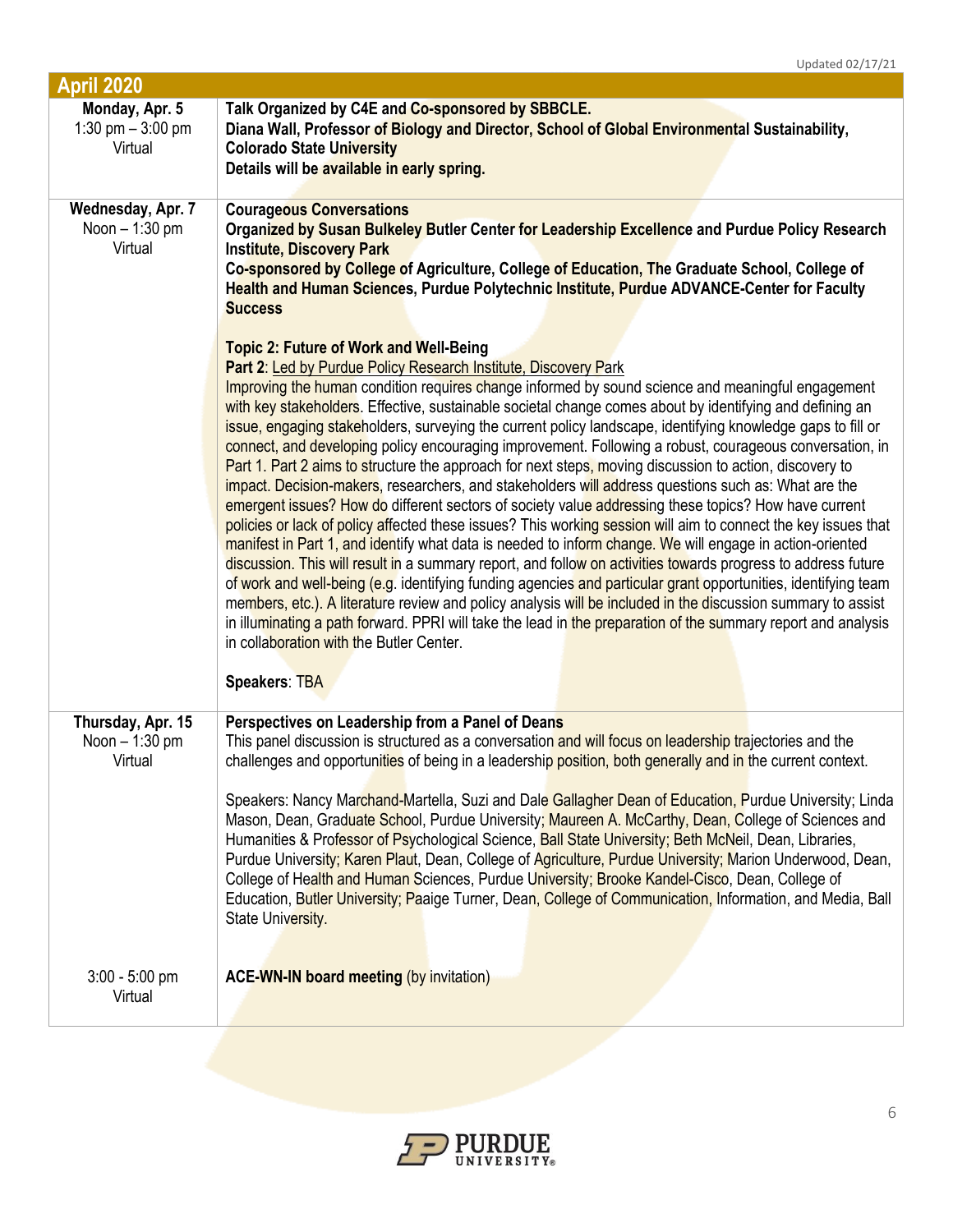| Friday, Apr. 16<br>Virtual and Live  | <b>ACE Women's Network of Indiana Leadership Conference</b><br><b>Lead from Where You Are</b>                                                                                                                                                                                                                                                                                                                                                                                                                                            |
|--------------------------------------|------------------------------------------------------------------------------------------------------------------------------------------------------------------------------------------------------------------------------------------------------------------------------------------------------------------------------------------------------------------------------------------------------------------------------------------------------------------------------------------------------------------------------------------|
| (all day)                            |                                                                                                                                                                                                                                                                                                                                                                                                                                                                                                                                          |
|                                      | 8:30 am: Welcome and Opening Remarks<br>Kathleen Gibson, CEO and Founder, APL nextED, State Co-Director, ACE Women's Network of Indiana<br>Susan Sciame-Giesecke, Chancellor, Indiana University Kokomo, ACE Women's Network of Indiana<br>Sponsor, Mangala Subramaniam, Professor and Butler Chair and Director, Susan Bulkeley Butler Center<br>for Leadership Excellence, State Co-Director, ACE Women's Network of Indiana<br><b>Remarks</b><br>Jay Akridge, Provost and Executive Vice President for Academic Affairs and Diversity |
|                                      | $9:30 - 11$ am                                                                                                                                                                                                                                                                                                                                                                                                                                                                                                                           |
|                                      | <b>Concurrent Panel Sessions</b>                                                                                                                                                                                                                                                                                                                                                                                                                                                                                                         |
|                                      | Session 1: The Courage to Lead: Inner Dimensions of Leadership<br>Speakers: Teresa Lubbers, Indiana Commissioner for Higher Education and Karen Schuster Webb,<br><b>President, Union Institute &amp; University</b>                                                                                                                                                                                                                                                                                                                     |
|                                      | Session 2: How to Mentor and Support Other Women<br>Speakers: Rose B. Bellanca, President and CEO, Washtenaw Community College and Roslyn Clark Artis,<br><b>President, Benedict College</b>                                                                                                                                                                                                                                                                                                                                             |
|                                      | Noon - 1:30 pm<br>Keynote: TBA<br>Ashleigh Shelby Rosette, Senior Associate Dean of Executive MBA and Non-Degree Programs, The Fuqua<br><b>School of Business, Duke University</b>                                                                                                                                                                                                                                                                                                                                                       |
|                                      | $2:00 - 3:15$ pm<br><b>Title of Talk: TBA</b><br>Ted Mitchell, President, American Council on Education                                                                                                                                                                                                                                                                                                                                                                                                                                  |
|                                      | $3:30 - 4:30$ pm: Virtual Reception                                                                                                                                                                                                                                                                                                                                                                                                                                                                                                      |
|                                      | 4:30 pm: Closing Remarks                                                                                                                                                                                                                                                                                                                                                                                                                                                                                                                 |
| Tuesday, Apr. 27<br>$3:30 - 5:00$ pm | <b>Faculty Recognition Reception</b><br>Presentation of awards and end of semester reception.                                                                                                                                                                                                                                                                                                                                                                                                                                            |
| Virtual                              | Grant awards for assistant professors and associate professors, as two separate categories, is made<br>possible through funds from Ketan and Tanuja Sheth Family Endowment and the Meghana and Vinayak<br>Ranade Family Endowment respectively.                                                                                                                                                                                                                                                                                          |

## **•** Best Practices Tools

The Butler Center is creating Best Practices Tools that could be useful for faculty and possibly also inform policies/procedures. Se[e here](https://www.purdue.edu/butler/research/best-practice-tools.php) for Best Practices Tool #1 and Tool # 3: Documenting the impact of COVID-19 on Faculty (tenure track/tenured) and Clinical Faculty respectively and Tool #2 on support, annual review, and recognition.

 **Working Paper Series: Navigating Careers in the Academy; Gender, Race, and Class** Special issue: Higher Education and COVID-19. Se[e here](https://www.purdue.edu/butler/working-paper-series/2020/special%20issue.html) Call for abstracts for the Spring 2021 issue is open until Tuesday, January 12, 2021. See [here](https://www.purdue.edu/butler/working-paper-series/index.php)



Updated 02/17/21